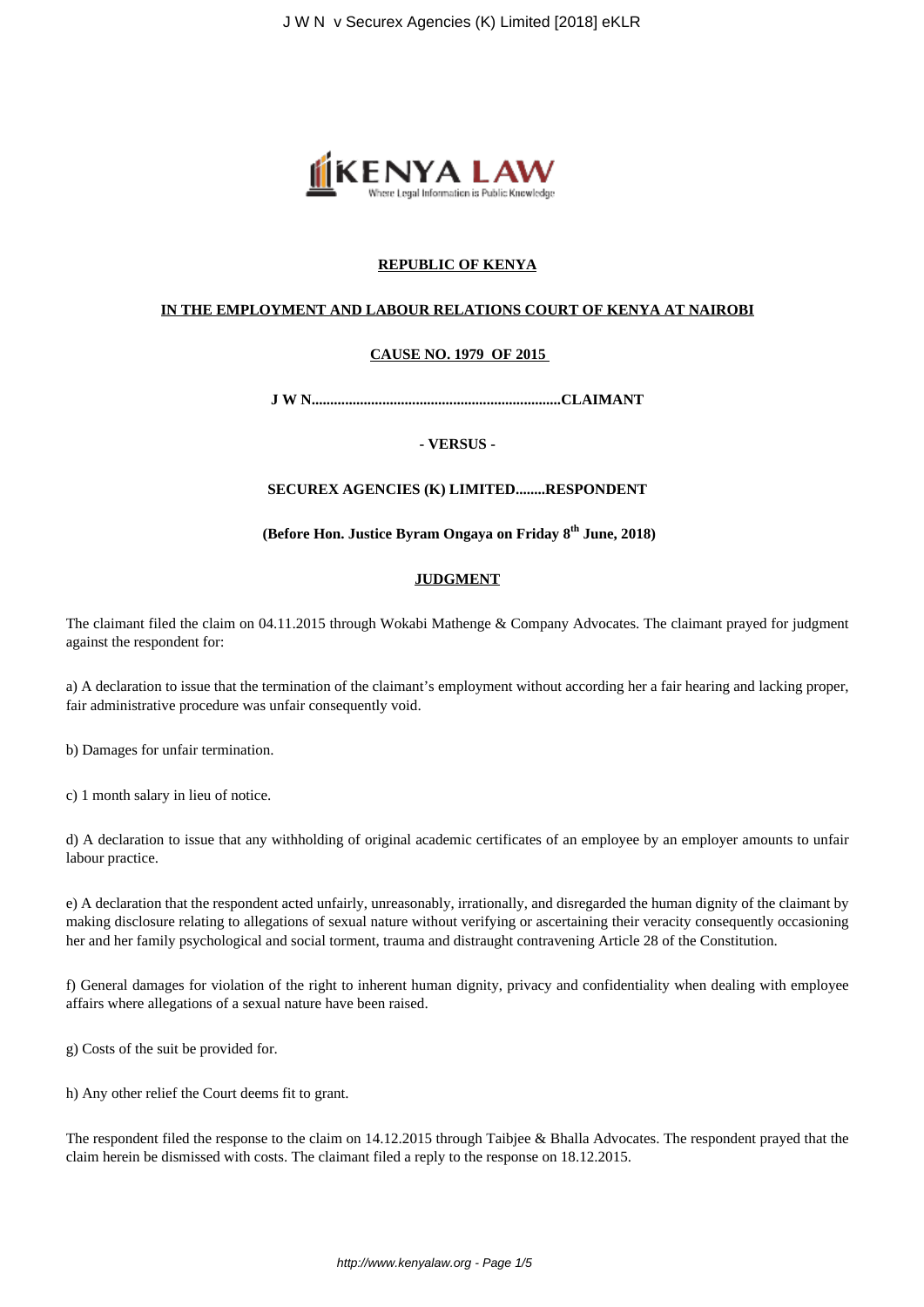There is no dispute between the parties that the respondent employed the claimant as a guardette effective 03.03 2015 and the claimant worked until sometimes on 09.08. 2015. It was a service of 6 months and one week.

The claimant was assigned to provide guarding services at a place known as Nakumatt Junction Mall on Ngong Road in Nairobi effective 24.03.2015. The claimant was paid Kshs.472 per day. The respondent retained the claimant's original academic certificates and upon the advocates making a demand, the respondent returned them as per the forwarding letter dated 16.10.2015.

The evidence by the respondent is that on 02.08.2015 allegations of improper conduct were reported against the claimant and the respondent undertook the relevant investigations and found that the allegations were baseless. During the investigations, the claimant continued in employment and performed her duties. She was not aware of the on-going investigations.

On 05.08.2015, the respondent's supervisor at Nakumatt Junction Mall convened a routine parade attended by 39 guards who were in the employment of the respondent and deployed at the Mall. The claimant was present at the parade. The day supervisor known as Gideon consulted the night supervisor known as Nichodemus. The day supervisor then addressed the parade and announced that there was a female guard who had been captured on CCTV footage having sex with a stranger. The supervisor stated that the guard in issue had depicted disrepute to the respondent. The culprit was not disclosed but the supervisor undertook to have the culprit taken to the respondent's office by 10.00am and would be summarily dismissed. Thus the members of the parade became anxious and the supervisor explained that whoever would be picked will be the culprit. The supervisor stated that the culprit was a person of loose morals. The parade was dismissed and members proceeded to their respective areas of deployment. The claimant worked as usual but a colleague had inquired from her if she knew the culprit. Further, a lady known as Christine had been brought by supervisors with the aim of relieving the claimant at her work station. The claimant was asked to report at the office whereby the respondent's car was on standby to pick the claimant up for that purpose. The said Christine had been brought about by the same car.

The claimant prepared to leave as instructed by the supervisor but the zonal manager known as Kanyora directed her not to leave the station. She was then assigned to work within the Nakumatt Junction Mall but in an area ordinarily and exclusively guarded by the respondent's male employees. At about 4.00pm, the zonal manager, human resource officer, and the day supervisor arrived and called the claimant aside and asked her if she was aware of the sexual relations affair. They informed her that the same had been captured on CCTV. The claimant requested to see the CCTV footage which recorded the alleged sexual escapade to verify the allegations. The zonal manager, human resource officer, and the day supervisor went to the back room recording devices. They then left without informing the claimant whatever had transpired.

On 06.08.2015, the day supervisor mentioned that the claimant had been thought to be the culprit in the alleged sexual escapade and further announced at the parade that the allegations were untrue. That was publicly communicated at the parade attended by 39 guards.

The claimant was emotionally drained and she went into sobbing. She told the supervisors that there was need to verify and authenticate the information prior to communicating it to third parties. The parade dispersed and the claimant reported to her assigned place of work. On 7.08.2015 and 08.08.2015 she was on off duty to attend to personal matters and in line with granted permission.

On 09.08.2015 she reported on duty and the day supervisor Gideon informed her that the Nakumatt Junction Mall property manager one Rehema did not want the claimant to work at the premises. She was deployed to serve at an area where only men were ordinarily assigned to serve. The respondent assigned one Christine to take over the claimant's position at the Mall. The claimant was told that she would be allocated another duty station.

On 10.08.2015 she reported at work and attended the routine parade. She proceeded to her station of work and worked for about 3 hours and at about 11.00am, the day supervisor informed her that she had been summoned to the head office. The respondent's car was availed for that purpose. She was taken to the zonal manger and he apologized for the public communication about the claimant on the alleged sexual escapade. The claimant was told that she would be redeployed. She took off her uniform, changed in civilian attire and headed home to be recalled for redeployment.

Days ran and the claimant telephoned the zonal manager about her recall for redeployment. The manager replied that there was no opening for redeployment. The claimant's husband became concerned and he wanted to know the true circumstances leading to the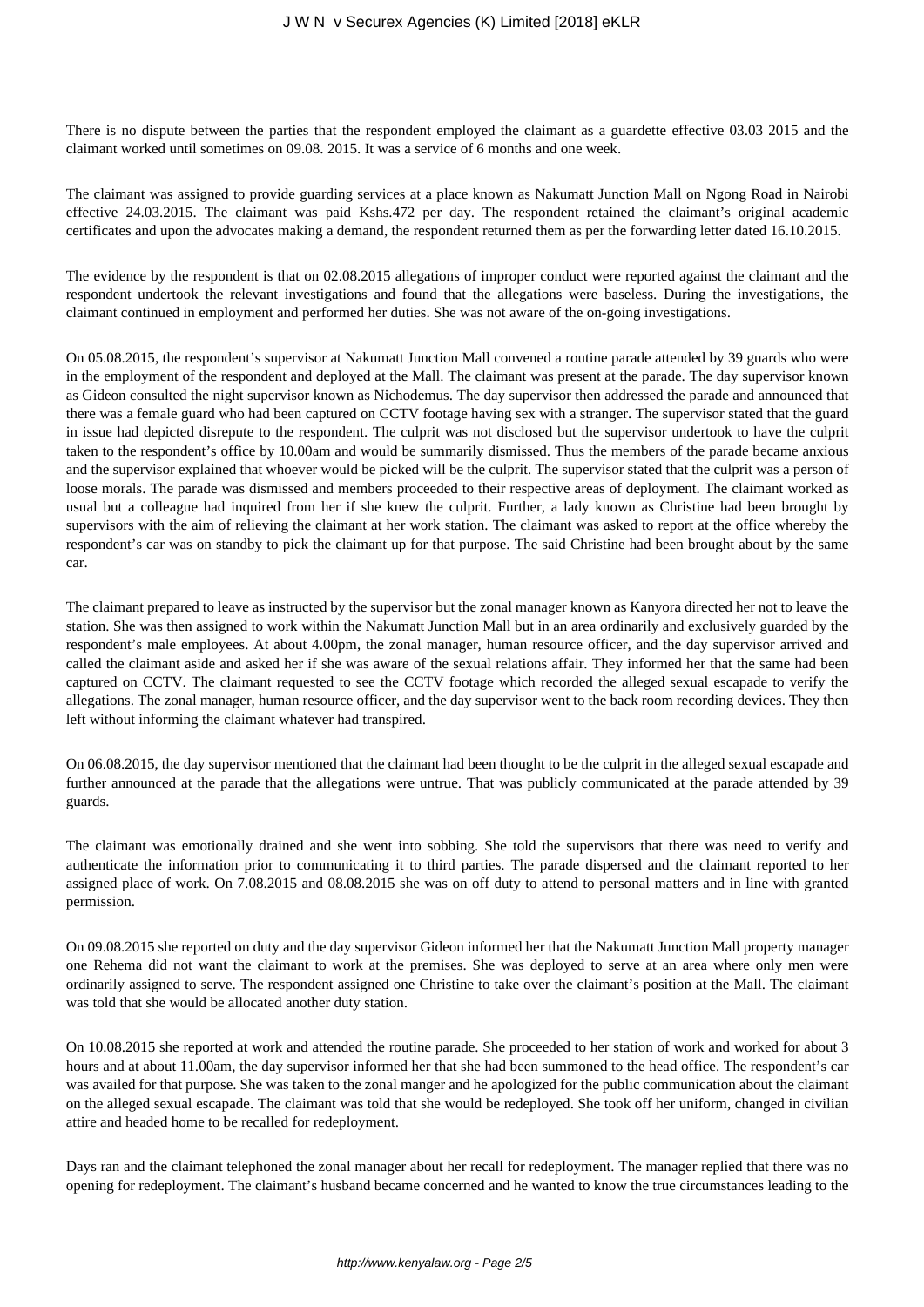termination of the claimant's employment. He visited the Mall and the property manager appeared unaware of the circumstances. On 07.09.2015 the claimant visited the respondent's head office accompanied by her husband and a senior supervisor one Ogut informed them that he was not aware that the claimant was not at work. Thereafter the claimant was not informed about her employment and she filed the present suit. Her husband was anxious and he visited Ogut at the respondent's office three times inquiring about veracity of the allegations and the fate of her employment.

The respondent's witness (RW) was one Moses Muli Maithya, the respondent's assistant human resource manager. He confirmed that at all material times he was not at the Nakumatt Junction Mall and all eye witnesses of the events had not been called to testify. His evidence was based on information and was therefore hearsay evidence and the Court considers that it was largely not admissible in the circumstances. He confirmed that the claimant had not been notified about the nature of investigations but the findings were that the claimant was innocent and she was informed accordingly. He could not confirm that the show-cause letter dated 27.08.2015 received at labour office on 09.11.2015 had been delivered to the claimant as there was no postal certificate. The claimant denied ever receiving or seeing such letter except as filed in Court. The letter alleged that the claimant had been absent from duty from 09.08.2015 and had failed to account for her whereabouts she was to explain and show-cause why disciplinary action was not to be taken and to do so by 22.08.2015.

Submissions were filed for the parties.

The **1st issue** for determination is to set out the reason for termination of the claimant's employment. The Court finds that there was no evidence that the show-cause letter was delivered. The evidence by the claimant that it was not delivered is credible. There is no reason to doubt the claimant's account that on 10.08.2015 she worked for 3 hours and was thereafter summoned to the head office. The purported show-cause letter was delivered to the labour officer on 09.11.2015 clearly as an afterthought and after unexplained delay. Even if the show-cause letter had been delivered, it is clear that the respondent never proceeded to act upon it by imposing one or other penalty against the claimant. The letter did not serve any purpose except miserably failing to show that the claimant had absconded duty as was misleadingly urged for the respondent.

The Court finds that the claimant's evidence was not challenged and the court finds that it was consistent and credible as it was coherent. On 10.08.2015 she was summoned and told to go home and to be recalled for redeployment. She made inquiries by herself, with her husband and through her husband but she was not recalled. The court finds that the respondent's conduct of failing to recall the claimant amounted to constructive termination of the claimant's employment. The claimant was entitled to consider herself terminated from the respondent's employment effective 10.08.2015.

To answer the 2<sup>nd</sup> issue for determination, the Court returns that the constructive termination was unfair for want of a valid or genuine reason as envisaged under section 43 of the Employment Act, 2007.

The 3<sup>rd</sup> issue for determination is whether the claimant is entitled to the remedies as prayed for. The Court makes findings as follows:

a) The Court returns that the Claimant's termination was unfair for want of a valid reason.

b) The claimant had served for 6 months. The Court has considered that the claimant did not contribute to her termination. She desired to continue in employment. The Court has considered that the circumstances of termination did not relate to the respondent's operational requirements or the claimant's conduct or compatibility as envisaged in section 45 of the Act. Taking the factors into consideration, the claimant is awarded 6 months' salaries at the rate of the last gross monthly pay of Kshs.15, 000.00 making **Kshs.90, 000.00**.

c) The constructive termination was without notice and the Court returns that the claimant is entitled to one month salary in lieu of notice at **Kshs.15, 000.00** per month.

d) The claimant did not establish any reasonable justification for withholding the claimant's original academic certificates. The Court returns that the withholding of the certificates amounted to unfair labour practice in contravention of Article 41 (1) of the Constitution of Kenya, 2010. The claimant is entitled to a declaration that any withholding of original academic certificates of the claimant by the respondent amounted to unfair labour practice.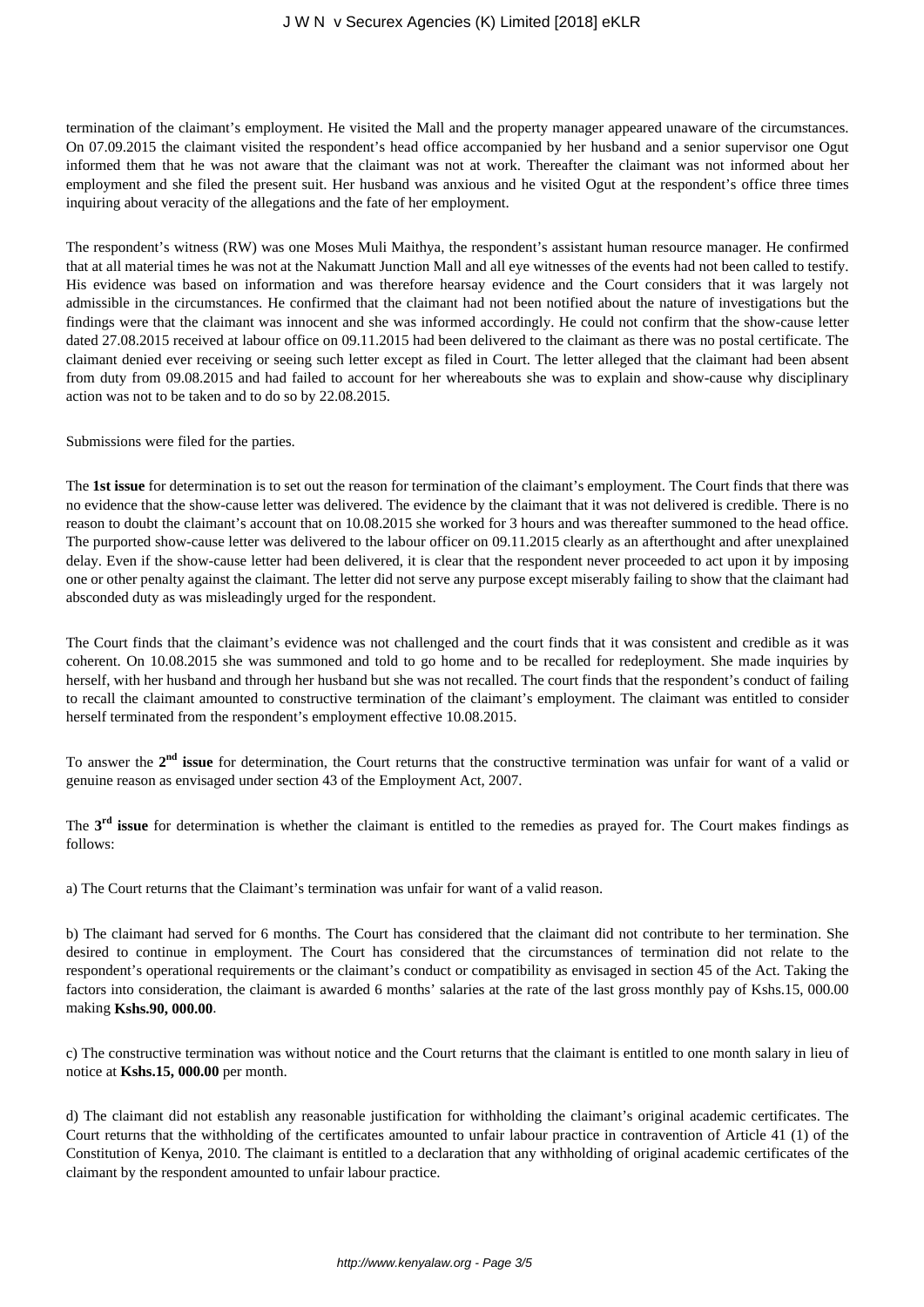#### J W N v Securex Agencies (K) Limited [2018] eKLR

e) The claimant has prayed for a declaration that the respondent acted unfairly, unreasonably, irrationally, and disregarded the human dignity of the claimant by making disclosure relating to allegations of sexual nature without verifying or ascertaining their veracity consequently occasioning her and her family psychological and social torment, trauma and distraught contravening Article 28 of the Constitution. It was submitted for the claimant that making false allegations of sexual escapade against the claimant publicly at the parade was dehumanising and an infringement on the claimant's right to dignified treatment as protected in Article 28 of the Constitution of Kenya, 2010. The Court has considered section 6(1) (b) of the Employment Act, 2007 which provides that an employee is sexually harassed if the employer of that employee or a representative of that employer or a co-worker uses language whether written or spoken of a sexual nature. The Court returns that the claimant's evidence, that was credible, is that the respondent's supervisor announced at the parade attended by 39 guards that the claimant was the culprit in the alleged sexual escapade. The claimant having been so exposed and such words used against her, the Court returns that she was sexually harassed within the meaning of section 6(1) (b) of the Act. The Court has also considered section 6(2) of the Act which imposed upon the respondent the duty, after consulting the employees or their representatives, to issue a policy statement on sexual harassment. Under section 6(3) such policy statement was to provide for definition of sexual harassment as provided for in the Act; employee entitlement to employment free from sexual harassment; steps taken to prevent sexual harassment; explain how to make or report to the employer complaints of sexual harassment; and non-disclosure of the complainant except for purposes of disciplinary process or investigating complaints. In the instant case, the Court has found that the claimant was the victim of sexual harassment by reason of the supervisor's utterances at the parade. The Court further finds that it was not shown that the respondent had issued a policy statement on sexual harassment and made it known to all employees as envisaged in section 6 (4) of the Act. Thus the respondent by that omission and by the supervisor's utterances seriously exposed the claimant to sexual harassment and her human dignity as protected in Article 28 was injured. As for prayer for psychological and social torment, trauma and distraught the Court considers that the claims are in the nature of mental harm. To succeed, the claimant must show that the respondent owed her a duty of care, that duty was breached, and the breach caused the psychiatric, mental or psychological injury. Whereas the claimant has established that a duty was owed and it was breached, the Court returns that there was no medical or other evidence attempting to establish the alleged resultant psychiatric, mental or psychological injury. Thus, the prayer in that regard will fail.

f) The claimant prayed for general damages for violation of the right to inherent human dignity, privacy and confidentiality when dealing with employee affairs where allegations of a sexual nature have been raised. The Court has found that the claimant's right to human dignity in that respect as protected under Article 28 was violated. The parties' submissions have not offered much assistance to the Court in assessing the award of damages as prayed for. The Court considers the prayer to be in the nature of award of damages for compensation for injury to dignity, feelings and self –respect. First the Court considers that the respondent's conduct through the supervisor's public humiliation of the claimant seriously and adversely affected the claimant who testified that she was emotionally drained and she went into sobbing. The respondent's offensive conduct is aggravated by the respondent's failure to institute or invoke a policy statement on sexual harassment and which would have protected the claimant as envisaged in section 6 of the Act. Second, the humiliation and harassment had a serious effect leading to the unfair constructive loss of employment as well as anxiety between the claimant and her husband. The offensive treatment lasted from 05.08.2015 to 10.08.2015 when the claimant was told to go home to be recalled later; and the claimant's feelings thereafter continued to be seriously hurt for many days into September 2015 as her husband visited the respondent's office to establish the veracity of the claimant's predicament. The claimant was victimised and another employee was promptly redeployed in her place as she lost her job after a stint at an ordinarily exclusive men's point of work. The Court has considered the claimant's humiliation, hurt feelings, loss of self-respect, loss of dignity, loss of self-esteem and confidence, and her subsequent vulnerability at work and family levels and considers that an award of **Kshs. 1,000,000.00** will meet the ends of justice in this case and under the prayer as made on account of injury to dignity, feelings and self –respect in violation of Article 28 of the Constitution, 2010.

g) The claimant has substantially succeeded in her claims and prayers. Accordingly, the respondent will pay the claimant's costs of the suit.

In conclusion judgment is hereby entered for the claimant against the respondent for:

a) The declaration that the termination of the claimant's contract of employment was constructive and unfair for want of a valid reason.

b) The declaration that the withholding of the claimant's original certificates amounted to unfair labour practice in contravention of Article 41 (1) of the Constitution of Kenya, 2010.

c) The declaration that the respondent acted unfairly, unreasonably, irrationally, and disregarded the human dignity of the claimant